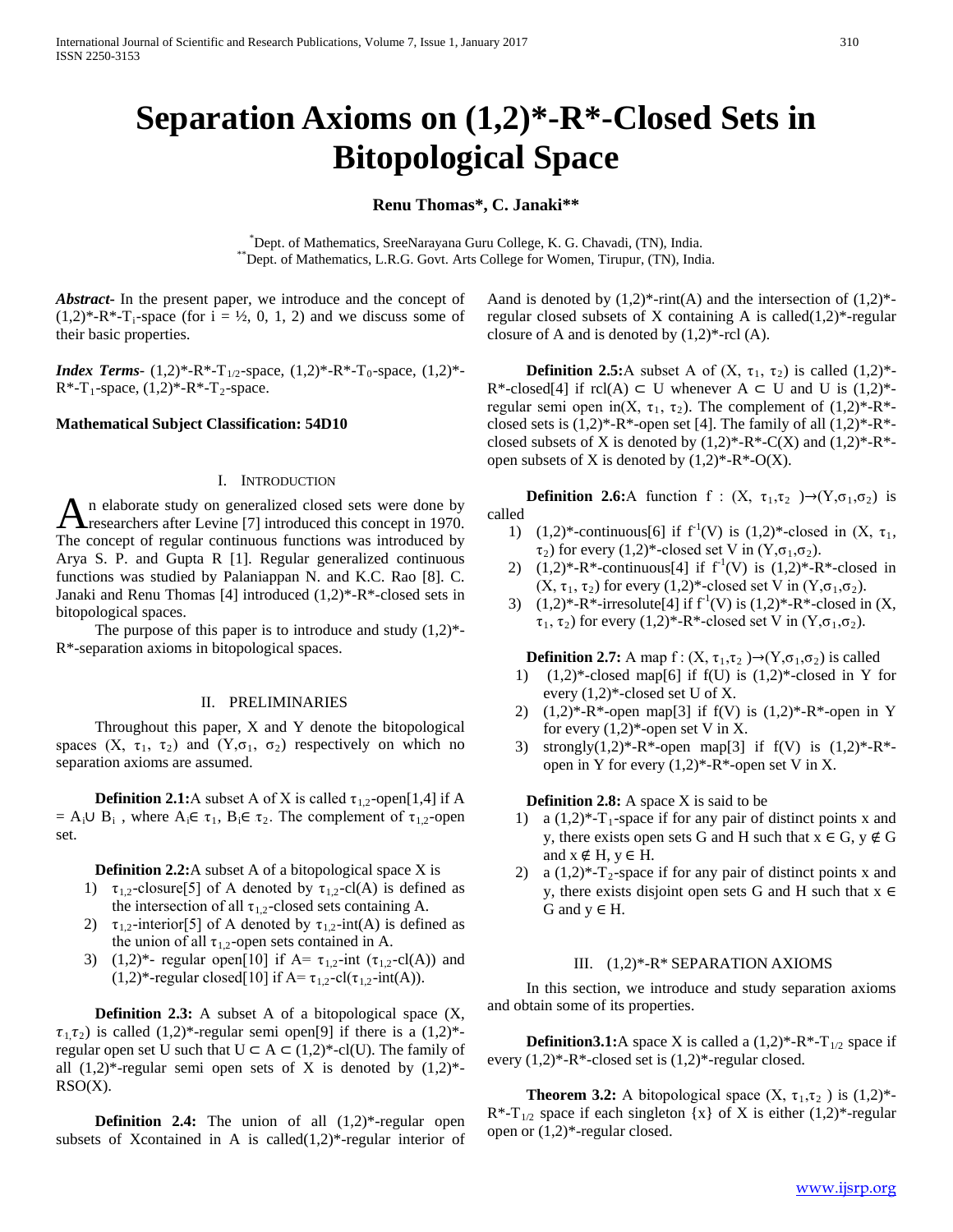**Proof:**Let  $x \in X$ . Assume  $\{x\}$  is not  $(1,2)^*$ -regular closed, then clearly  $(X-\{x\})$  is not  $(1,2)^*$ -regular open and  $X-\{x\}$  is trivially  $(1,2)^*$ -R<sup>\*</sup>-closed set.

Since  $(X, \tau_1, \tau_2)$  is  $(1,2)^*$ -R<sup>\*</sup>-T<sub>1/2</sub> space, every  $(1,2)^*$ -R<sup>\*</sup>closed set is (1,2)\*-regular closed.

And hence  $(X-\{x\})$  is  $(1,2)^*$ -regular closed, and hence  ${x}$  is  $(1,2)$ \*-regular open.

**Definition 3.3:** A space X is said to be  $(1,2)^*$ -R<sup>\*</sup>-T<sub>0</sub>-space if for each pair of distinct points x and y of X, there exists a  $(1,2)^*$ -R<sup>\*</sup>-open set containing one point but not the other.

**Theorem 3.4:**A bitopological space  $(X, \tau_1, \tau_2)$  is  $(1,2)^*$ - $R^*$ -T<sub>0</sub> space iff for each pair of distinct points x, y of X,  $(1,2)^*$ - $R * cl({x}) \neq (1,2)*-R * cl({y})$ 

**Proof:** Let x and y be distinct points of X. Since X is a  $(1,2)^*$ -R<sup>\*</sup>-T<sub>0</sub>-space, there exists a  $(1,2)^*$ -R<sup>\*</sup>-open set G such that x∈G and y∉G.

 Consequently, X−G is a (1,2)\*-R\*-closed set containing y but not x. But  $(1,2)^*$ -R<sup>\*</sup>-cl(y) is the intersection of all  $(1,2)^*$ -R<sup>\*</sup>closed sets containing y. Hence  $y \in (1,2)^*$ -R\*-cl(y), but  $x \notin (1,2)^*$ - $R^*$ -cl(y) as  $x \notin X - G$ .

Therefore,  $(1,2)^*$ -R<sup>\*</sup>-cl(x)  $\neq$   $(1,2)^*$ -R<sup>\*</sup>-cl(y).

Conversely, let  $(1,2)^*$ -R-cl $(x) \neq (1,2)^*$ -R\*-cl $(y)$  for  $x \neq y$ .

Then there exists at least one point z∈X such that  $z \notin (1,2)^*$ - $R^*$ -cl(y).

We have to prove  $x \notin (1,2)^*$ -R<sup>\*</sup>-cl(y), because if  $x \in (1,2)^*$ - $R^*$ -cl(y), then  $\{x\} \subset (1,2)^*$ - $R^*$ -cl(y) $\implies (1,2)^*$ - $R^*$ -cl(x) $\subset (1,2)^*$ - $R^*$ -cl(y)

Then  $z \in (1,2)^*$ -R<sup>\*</sup>-cl(y), which is a contradiction.

Hence  $x \notin (1,2)^*$ -R<sup>\*</sup>-cl(y) $\implies$  $x \in X-(1,2)^*$ -R<sup>\*</sup>-cl(y), which is an $(1,2)^*$ -R<sup>\*</sup>-open set containing x but not y. Hence X is a  $(1,2)*-R*-T_0$ -space.

**Theorem 3.5:**If f:  $X \rightarrow Y$  is a bijection, strongly  $(1,2)^*$ -R<sup>\*</sup>open and X is a  $(1,2)^*$ -R<sup>\*</sup>-T<sub>0</sub>-space, then Y is also  $(1,2)^*$ -R<sup>\*</sup>-T<sub>0</sub>space.

**Proof:** Let  $y_1$  and  $y_2$  be distinct points of Y. Since f is bijective, there exists points  $x_1$  and  $x_2$  of X such that  $f(x_1) = y_1$ and  $f(x_2) = y_2$ . Since X is a  $(1,2)^*$ -R<sup>\*</sup>-T<sub>0</sub>-space, there exists a  $(1,2)^*$ -R<sup>\*</sup>-open set G such that  $x_1 \in G$  and  $x_2 \notin G$ .

Therefore  $y_1 = f(x_1) \in f(G)$ ,  $y_2 = f(x_2) \notin f(G)$ . Since f is strongly  $(1,2)^*$ -R<sup>\*</sup>-open function, f(G) is  $(1,2)^*$ -R<sup>\*</sup>-open in Y. Thus there exists a  $(1,2)^*$ -R<sup>\*</sup>-open set f(G) in Y such that  $y_1 \in f(G)$  and  $y_2 \notin f(G)$ . Hence Y is  $(1,2)^*$ -R<sup>\*</sup>-T<sub>0</sub>-space.

**Theorem 3.6:** If f:  $X \rightarrow Y$ be an injective $(1,2)^*$ -R<sup>\*</sup>irresolute function and Y is  $(1,2)^*$ -R<sup>\*</sup>-T<sub>0</sub>-space, then X is  $(1,2)^*$ - $R^*$ -T<sub>0</sub>- space.

**Proof:** Let  $x_1$ ,  $x_2$  be two distinct points of X. Since f is injective, there exists distinct points  $y_1$ ,  $y_2$  of Y such that  $y_1$ =  $f(x_1)$  and  $y_2 = f(x_2)$ .

Since Y is  $(1,2)^*$ -R<sup>\*</sup>-T<sub>0</sub>-space, there exists  $(1,2)^*$ -R<sup>\*</sup>-open set U in Y such that  $y_1 \in U$  or  $y_2 \notin U$ . ie.  $x_1 \in f^1(U)$  and  $x_2 \notin f^1(U)$ 

Since f is  $(1,2)^*$ -R<sup>\*</sup>-irresolute,  $f^1(U)$  is $(1,2)^*$ -R<sup>\*</sup>-open set in X.

Thus for two distinct points  $x_1$ ,  $x_2$  of X, there exists  $(1,2)^*$ -R<sup>\*</sup>open set  $f^1(U)$  and such that  $x_1 \in f^1(U)$ ,  $x_2 \notin f^1(U)$ . Therefore, X is  $(1,2)*-R*-T_0$ -space.

**Definition 3.7:** A space X is said to be  $(1,2)^*$ -R<sup>\*</sup>-T<sub>1</sub>-space if for any pair of distinct points x and y, there exists a  $(1,2)^*$ -R<sup>\*</sup>open sets G and H such that  $x \in G$ ,  $y \notin G$  and  $x \notin H$ ,  $y \in H$ .

**Theorem 3.8:**If arbitrary union of  $(1,2)$ \*-R\*-open space is  $(1,2)^*$ -R<sup>\*</sup>-open then, a space X is  $(1,2)^*$ -R<sup>\*</sup>-T<sub>1</sub>-space iff singletons are  $(1,2)*-R*-closed$  sets.

**Proof:** Let X be  $(1,2)^*$ -R<sup>\*</sup>-T<sub>1</sub>-space and x∈X. Let y∈X−{x}. Then for x≠y, there exists  $(1,2)$ \*-R\*-open set U<sub>y</sub> such that  $y \in U_y$  and  $x \notin U_y$ .

Implies,  $y \in U_y \subset X - \{x\}.$ 

That is  $X-\{x\} = \bigcup \{U_y : y \in X-\{x\}\}\$ , which is a  $(1,2)^*$ -R<sup>\*</sup>open set.

Hence  $\{x\}$  is a  $(1,2)^*$ -R<sup>\*</sup>-closed set.

Conversely, suppose  $\{x\}$  is  $(1,2)^*$ -R<sup>\*</sup>-closed set for every  $x \in X$ . Let  $x, y \in X$  with  $x \neq y$ .

Now  $x \neq y \Longrightarrow y \in X - \{x\}$ . Hence  $X - \{x\}$  is  $(1,2)^*$ -R<sup>\*</sup>-open set containing y but not x. Similarly,  $X-\{y\}$  is  $(1,2)^*$ -R<sup>\*</sup>-open set containing x but not y. Therefore, X is a  $(1,2)^*$ -R<sup>\*</sup>-T<sub>1</sub>-space.

**Theorem 3.9:** If f:  $X \rightarrow Y$  is strongly  $(1,2)^*$ -R<sup>\*</sup>-open bijective map and X is  $(1,2)^*$ -R<sup>\*</sup>-T<sub>1</sub>-space, then Y is  $(1,2)^*$ -R<sup>\*</sup>- $T_1$ - space.

**Proof:** Let f:  $X \rightarrow Y$  be bijective and strongly  $(1,2)^*$ -R<sup>\*</sup>open function. Let X be a  $(1,2)^*$ -R<sup>\*</sup>-T<sub>1</sub>-space and y<sub>1</sub>,y<sub>2</sub> be any two distinct points of Y.

Since f is bijective, there exists distinct points  $x_1$ ,  $x_2$  of X such that  $y_1 = f(x_1)$  and  $y_2 = f(x_2)$ . Now, X being a  $(1,2)^*$ -R<sup>\*</sup>-T<sub>1</sub>space, there exists  $(1,2)^*$ -R<sup>\*</sup>-open sets G and H such that  $x_1 \in G$ ,  $x_2 \notin G$  and  $x_1 \notin H$ ,  $x_2 \in H$ . Since  $y_1 = f(x_1)$  ∈f(G) but  $y_2 = f(x_2) \notin G$ f(G) and  $y_2 = f(x_2) \in f(H)$ ,  $y_1 = f(x_2) \notin f(H)$ .

Now, f being strongly  $(1,2)^*$ -R<sup>\*</sup>-open, f(G) and f(H) are  $(1,2)^*$ -R<sup>\*</sup>-open subsets of Y such that  $y_1 \in f(G)$  but  $y_2 \notin f(G)$  and y<sub>2</sub>∈ f(H), y<sub>1</sub>∉ f(H). Hence Y is  $(1,2)$ <sup>\*</sup>-R<sup>\*</sup>-T<sub>1</sub>-space.

**Theorem 3.10:** If f:  $X \rightarrow Y$  is  $(1,2)^*$ -R<sup>\*</sup>-continuous injection and Y is  $(1,2)^*$ -T<sub>1</sub>-space, then X is  $(1,2)^*$ -R<sup>\*</sup>-T<sub>1</sub>space.

 **Proof:** Let f: X→Y be R\*-continuous injection and Y is  $(1,2)^*$ -T<sub>1</sub>. For any two distinct points  $x_1, x_2$  of X, there exists distinct points  $y_1$ ,  $y_2$  of Y such that  $y_1 = f(x_1)$  and  $y_2 = f(x_2)$ .

Since Y is  $(1,2)^*$ -T<sub>1</sub>-space, there exists open sets U and V in Y such that  $y_1 \in U$ ,  $y_2 \notin U$  and  $y_1 \notin V$ ,  $y_2 \in V$ .

ie.  $x_1 \in f^1(U)$ ,  $x_1 \notin f^1(V)$  and  $x_2 \in f^1(V)$ ,  $x_2 \notin f^1(U)$ 

Since f is  $(1,2)^*$ -R<sup>\*</sup>-continuous,  $f^1(U)$ ,  $f^1(V)$  are  $(1,2)^*$ -R<sup>\*</sup>-open sets in X.

Thus for two distinct points  $x_1$ ,  $x_2$  of X, there exists  $(1,2)^*$ -R<sup>\*</sup>-open sets  $f^1(U)$  and  $f^1(V)$  such that  $x_1 \in f^1(U)$ ,  $x_1 \notin f^1(V)$  and  $x_2 \in f^{-1}(V)$ ,  $x_2 \notin f^{-1}(U)$ .

Therefore, X is  $(1,2)*-R*-T_1$ -space.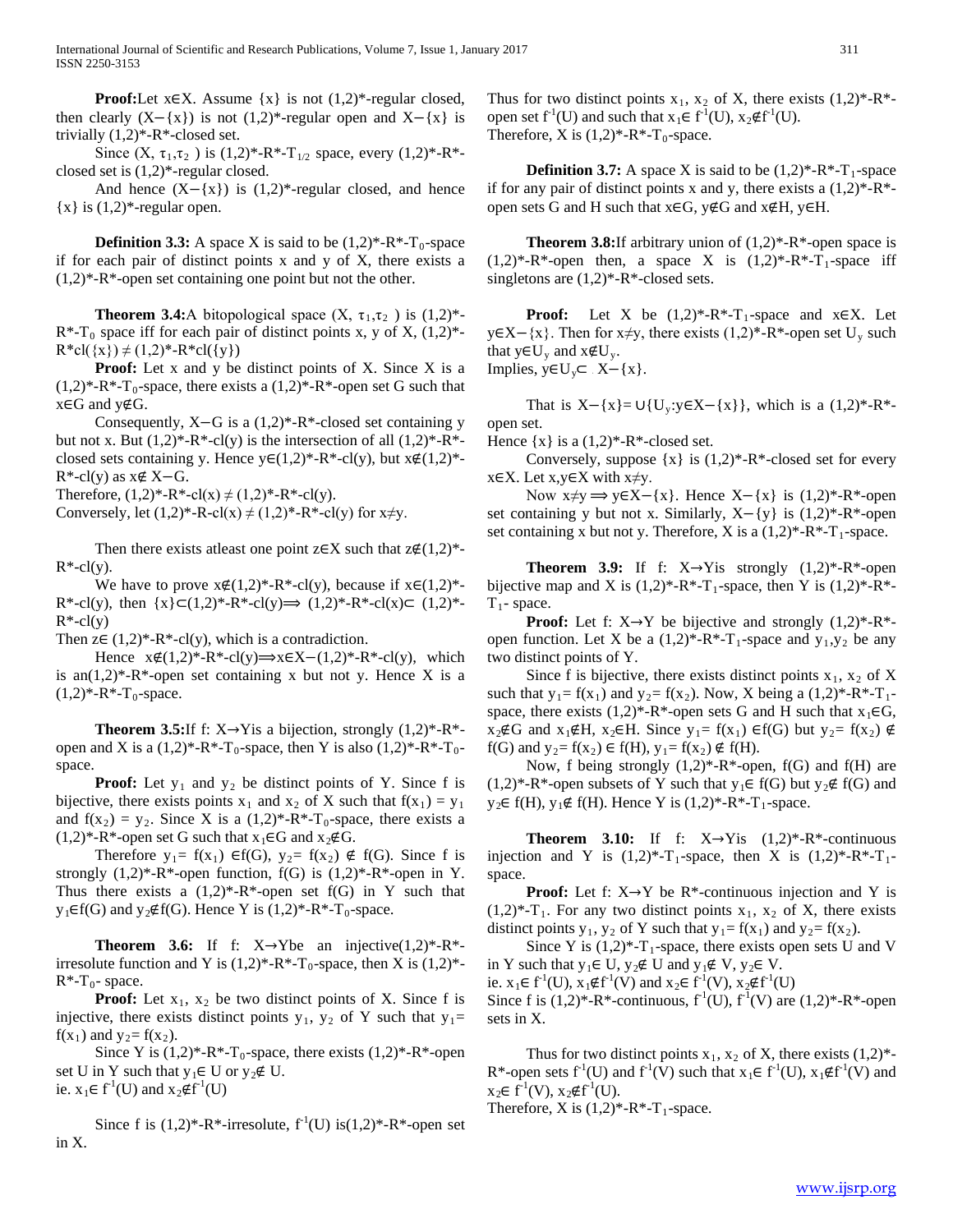**Theorem3.11:** If f:  $X \rightarrow Y$  is  $(1,2)^*$ -R<sup>\*</sup>-irresolute injection function and Y is(1,2)\*-R\*-T<sub>1</sub>-space, then X is (1,2)\*-R\*-T<sub>1</sub>space.

**Proof:** Let  $x_1$ ,  $x_2$  be two distinct points of X. Since f is injective, there exists distinct points  $y_1$ ,  $y_2$  of Y such that  $y_1$ =  $f(x_1)$  and  $y_2 = f(x_2)$ .

Since Y is  $(1,2)^*$ -R<sup>\*</sup>-T<sub>1</sub>-space, there exists  $(1,2)^*$ -R<sup>\*</sup>-open sets U and V in Y such that  $y_1 \in U$ ,  $y_2 \notin U$  and  $y_1 \notin V$ ,  $y_2 \in V$ . ie.  $x_1 \in f^1(U)$ ,  $x_1 \notin f^1(V)$  and  $x_2 \in f^1(V)$ ,  $x_2 \notin f^1(U)$ 

Since f is(1,2)\*-R\*-irresolute,  $f^1(U)$ ,  $f^1(V)$  are (1,2)\*-R\*-open sets in X.

Thus for two distinct points  $x_1$ ,  $x_2$  of X, there exists  $(1,2)^*$ -R<sup>\*</sup>-open sets  $f^1(U)$  and  $f^1(V)$  such that  $x_1 \in f^1(U)$ ,  $x_1 \notin f^1(V)$  and  $x_2 \in f^{-1}(V)$ ,  $x_2 \notin f^{-1}(U)$ .

Therefore, X is  $(1,2)*-R*-T_1$ -space.

**Definition 3.12:**A space X is said to be  $(1,2)^*$ -R<sup>\*</sup>-T<sub>2</sub>space if for any pair of distinct points x and y, there exists disjoint  $(1,2)^*$ -R<sup>\*</sup>-open sets G and H such that  $x \in G$  and  $y \in H$ .

**Theorem 3.13:** If f:  $X \rightarrow Y$  is  $(1,2)*-R*$ -continuous injection and Y is  $(1,2)^*$ -T<sub>2</sub>-space, then X is  $(1,2)^*$ -R<sup>\*</sup>-T<sub>2</sub>space.

**Proof:** Let f:  $X \rightarrow Y$  be  $R^*$ -continuous injection and Y is  $(1,2)^*$ -T<sub>2</sub>-space. For any two distinct points  $x_1$ ,  $x_2$  of X, there exists distinct points  $y_1$ ,  $y_2$  of Y such that  $y_1 = f(x_1)$  and  $y_2 =$  $f(x_2)$ .

Since Y is  $(1,2)^*$ -T<sub>2</sub>-space, there exists disjoint $(1,2)^*$ -open sets U and V in Y such that  $y_1 \in U$  and  $y_2 \in V$ .

ie.  $x_1 \in f^1(U)$ ,  $x_2 \in f^1(V)$ .

Since f is  $(1,2)^*$ -R<sup>\*</sup>-continuous,  $f^1(U)$ ,  $f^1(V)$  are  $(1,2)^*$ -R<sup>\*</sup>-open sets in X.

Further, f is injective,  $f^1(U) \cap f^1(V) = f^1(U \cap V) = f^1(\varphi)$  $= \varphi$ .

Thus for two distinct points  $x_1$ ,  $x_2$  of X, there exists disjoint  $(1,2)^*$ -R<sup>\*</sup>-open sets  $f^1(U)$  and  $f^1(V)$  such that  $x_1 \in f^1(U)$  and  $x_2 \in$  $f^1(V)$ .

Therefore, X is  $(1,2)*-R*-T_1$ -space.

**Theorem 3.14:** If f:  $X \rightarrow Y$  is  $(1,2)^*$ -R<sup>\*</sup>-irresolute injective function and Y is  $(1,2)^*$ -R<sup>\*</sup>-T<sub>2</sub>-space, then X is  $(1,2)^*$ -R<sup>\*</sup>-T<sub>2</sub>space.

**Proof:** Let  $x_1$ ,  $x_2$  be two distinct points of X. Since f is injective, there exists distinct points  $y_1$ ,  $y_2$  of Y such that  $y_1$ =  $f(x_1)$  and  $y_2 = f(x_2)$ .

Since Y is  $(1,2)^*$ -R<sup>\*</sup>-T<sub>2</sub>-space, there exists disjoint  $(1,2)^*$ -R<sup>\*</sup>-open sets U and V in Y such that  $y_1 \in$  Uand  $y_2 \in V$ .

ie.  $x_1 \in f^1(U)$ ,  $x_2 \in f^1(V)$ .

Since f is  $(1,2)^*$ -R<sup>\*</sup>-irresolute injective,  $f^1(U)$ ,  $f^1(V)$  are disjoint $(1,2)^*$ -R<sup>\*</sup>-open sets in X.

Thus for two distinct points  $x_1$ ,  $x_2$  of X, there exists disjoint  $(1,2)^*$ -R<sup>\*</sup>-open sets  $f^{-1}(U)$  and  $f^{-1}(V)$  such that  $x_1 \in f^{-1}(U)$ and  $x_2 \in f^1(V)$ .

Therefore, X is  $(1,2)^*$ -R<sup>\*</sup>-T<sub>2</sub>-space.

 **Theorem3.15:** In any topological space, the following are equivalent.

1) X is  $(1,2)^*$ -R<sup>\*</sup>-T<sub>2</sub>-space.

- 2) Let x∈X. For each  $x \neq y$  there exists a  $(1,2)^*$ -R<sup>\*</sup>-open set U such that  $x \in U$  and  $y \notin (1,2)^*$ -R<sup>\*</sup>-cl(U).
- 3) For each  $x \in U$ ,  $\{x\} = \cap \{(1,2)^* R^* cl(U): U \text{ is a } (1,2)^* R^* cl(U) \}$ open set in X and  $x \in U$ }

**Proof:** (1) $\Rightarrow$ (2) Assume (1) holds

Let  $x \in X$  and  $x \neq y$  then there exists disjoint  $(1,2)^*$ -R<sup>\*</sup>open sets U and V such that x∈U and y∈V.

Clearly, X–V is  $(1,2)^*$ -R<sup>\*</sup>-closed set. Since U ∩ V =  $\varphi$ , U⊂  $X-V.$ 

Therefore,  $(1,2)*-R*-cl(U) \subset (1,2)*-R*-cl(X-V)$ 

y∉ X–V  $\Rightarrow$  y ∉(1,2)\*-R\*-cl(X–V) and hence y ∉(1,2)\*-R\*cl(U) by the above argument.

(2)  $\Rightarrow$  (3) For each  $x \neq y$ , there exists a (1,2)\*-R\*-open set U such that  $x \in U$ ,  $y \notin (1,2)^*$ -R<sup>\*</sup>-cl(U)

So y ∉∩{ $(1,2)$ <sup>\*</sup>-R<sup>\*</sup>-cl(U):U is a  $(1,2)$ <sup>\*</sup>-R<sup>\*</sup> open set in X and  $x \in U$ }={ $x$ }

(3)  $\Rightarrow$  (1) Let x, y ∈X and x ≠ y

By hypothesis, there exists a  $(1,2)^*$ -R\*-open set U such that x∈U and  $y \notin (1,2)*-R*-cl(U)$ .

 $\Rightarrow$  there exists a (1,2)\*-R\*-closed set V such that y  $\notin$  V

Therefore  $y \in X-V$  and  $X-V$  is  $(1,2)^*$ -R<sup>\*</sup>-open set.

Thus there exists two disjoint  $(1,2)^*$ -R<sup>\*</sup>-open sets U and X–V such that x∈U and y∈X−V

Therefore X is  $(1,2)*-R*-T_2$ -space.

**Theorem 3.16:** Let  $(X, \tau_1, \tau_2)$  be a bitopological space, then the following statements are true

1) Every  $(1,2)^*$ -R<sup>\*</sup>-T<sub>2</sub>-space is  $(1,2)^*$ -R<sup>\*</sup>-T<sub>1</sub>-space.

2) Every  $(1,2)^*$ -R<sup>\*</sup>-T<sub>1</sub>-space is  $(1,2)^*$ -R<sup>\*</sup>-T<sub>0</sub>-space.

**Proof:** The proof is straight forward from the definitions

# **REFERENCES**

- [1] Arya S. P., Gupta R. (1974), On Strongly continuous function, Kyunkpooka Math. J., 14: 131-143.
- [2] R. Engelking, General topology of sigma series in Pure mathematics 1989 vol 6.
- [3] C. Janaki and Renu Thomas, R\*-closed maps and R\*-open maps in topological spaces, Global Research Analysis Vol.2, issue 6, June 2013, 162-164.
- [4] C. Janaki and Renu Thomas, On (1,2)\*-R\*-closed sets, Asian Journal of Current Engineering and Mathematics, Vol. 1, issue 6, 7 oct 2013.
- [5] J.C Kelly, Bitopological spaces, Proc. London Math. Soc. 13 (1963), 71-89.
- [6] N. Levine, Semi-open sets and semi-continuity in topological spaces, Amer.Math. Monthly 70 (1963), 36-41.
- [7] N. Levine, Generalized closed sets in topology, Rend. Circ. Mat. Palermo, 19(2) (1970), 89-96.
- [8] Palaniappan N. and Rao K. C. (1993) Regular Generalized Closed Sets, Kyunkpooka Math. J., 33: (2), 211-219.
- [9] Sanjay Mishra, On Regular Generalized Weakly closed sets in topological spaces, International Journal of Math Analysis, Vol. 6, (2012), No.39, 1939- 1952.
- [10] M.Stone,Application of the Boolean rings to general topology,Trans. Amer.Math.Soc.41( 1937).